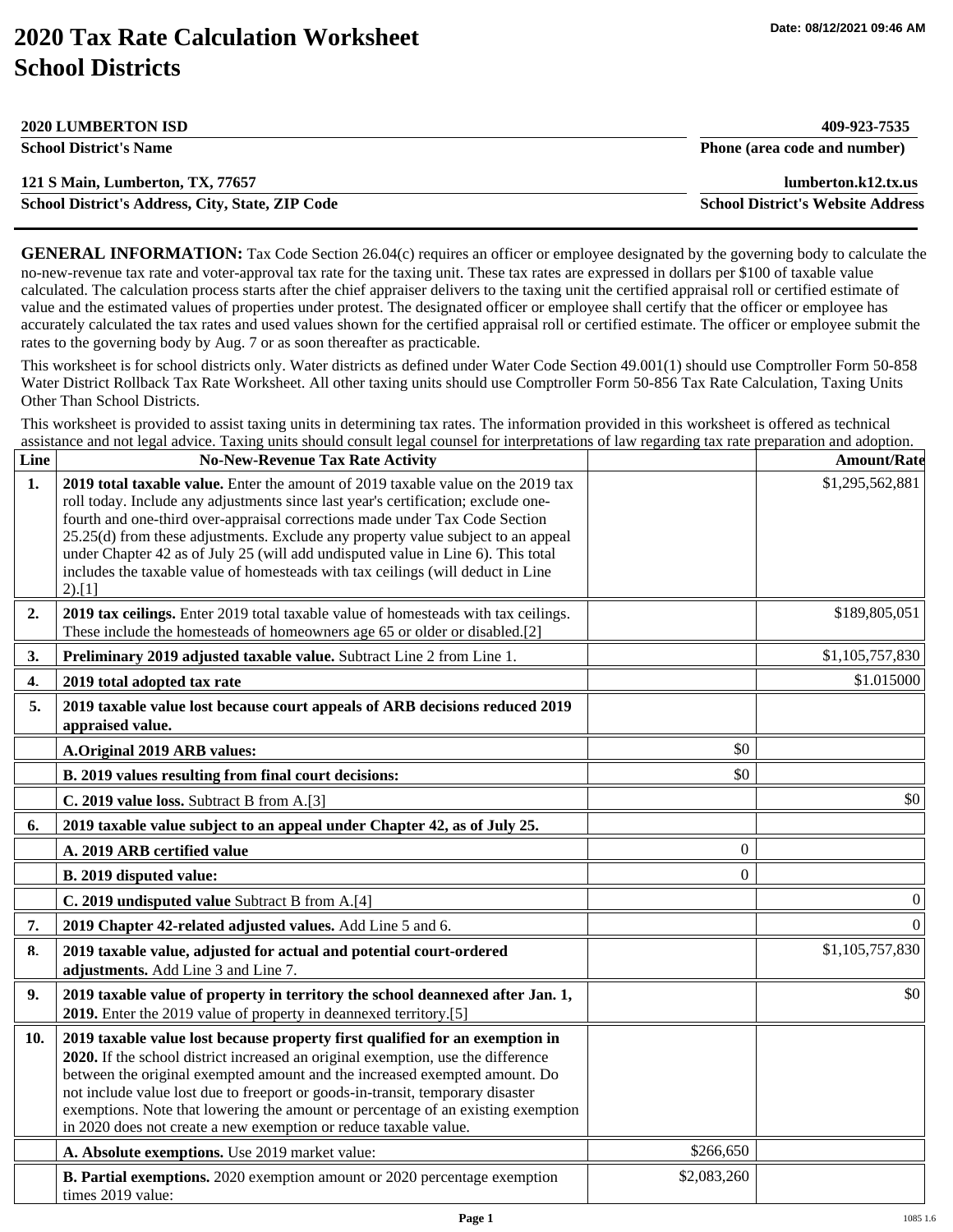|     | C. Value loss. Add A and B.[6]                                                                                                                                                   |                 | \$2,349,910     |
|-----|----------------------------------------------------------------------------------------------------------------------------------------------------------------------------------|-----------------|-----------------|
| 11. | 2019 taxable value lost because property first qualified for agricultural<br>appraisal (1-d or 1-d-1), timber appraisal, recreational/scenic appraisal or                        |                 |                 |
|     | public access airport special appraisal in 2020. Use only properties that                                                                                                        |                 |                 |
|     | qualified in 2020 for the first time; do not use properties that qualified in 2019.                                                                                              |                 |                 |
|     | A. 2019 market value:                                                                                                                                                            | \$0             |                 |
|     | B. 2020 productivity or special appraised value:                                                                                                                                 | \$0             |                 |
|     | C. Value loss. Subtract B from A.[7]                                                                                                                                             |                 | \$0             |
| 12. | Total adjustments for lost value. Add Lines 9, 10C and 11C.                                                                                                                      |                 | \$2,349,910     |
| 13. | 2019 adjusted taxable value. Subtract Line 12 from Line 8.                                                                                                                       |                 | \$1,103,407,920 |
| 14. | Adjusted 2019 taxes. Multiply Line 4 by Line 13 and divide by \$100.                                                                                                             |                 | \$11,199,590    |
| 15. |                                                                                                                                                                                  |                 | \$19,480        |
|     | Taxes refunded for years preceding tax year 2019. Enter the amount of taxes<br>refunded by the district for tax years preceding tax year 2019. Types of refunds                  |                 |                 |
|     | include court decisions, Tax Code Section 25.25(b) and (c) corrections and Tax                                                                                                   |                 |                 |
|     | Code Section 31.11 payment errors. Do not include refunds for tax year 2019. This                                                                                                |                 |                 |
|     | line applies only to tax years preceding tax year 2019.[8]                                                                                                                       |                 |                 |
| 16. | Adjusted 2019 levy with refunds Add Lines 14 and 15.[9] Note: If the governing<br>body of the school district governs a junior college district in a county with a               |                 | \$11,219,070    |
|     | population of more than two million, subtract the amount of taxes the governing                                                                                                  |                 |                 |
|     | body dedicated to the junior college district in 2019 from the result.                                                                                                           |                 |                 |
| 17. | Total 2020 taxable value on the 2020 certified appraisal roll today. This value                                                                                                  |                 |                 |
|     | includes only certified values and includes the total taxable value of homesteads                                                                                                |                 |                 |
|     | with tax ceilings (will deduct in Line 19). These homesteads include homeowners<br>age 65 or older or disabled.[10]                                                              |                 |                 |
|     | A. Certified values.[11]                                                                                                                                                         | \$1,367,758,938 |                 |
|     | B. Pollution control and energy storage exemption: Deduct the value of                                                                                                           | \$0             |                 |
|     | property exempted for the current tax year for the first time as pollution control or                                                                                            |                 |                 |
|     | energy storage system property:                                                                                                                                                  |                 |                 |
|     | C. Total value. Subtract B from A.                                                                                                                                               |                 | \$1,367,758,938 |
| 18. | Total value of properties under protest or not included on certified appraisal<br>roll.[12]                                                                                      |                 |                 |
|     | A. 2020 taxable value of properties under protest. The chief appraiser certifies a                                                                                               | \$3,092,900     |                 |
|     | list of properties still under ARB protest. The list shows the appraisal district's                                                                                              |                 |                 |
|     | value and the taxpayer's claimed value, if any, or an estimate of the value if the<br>taxpayer wins. For each of the properties under protest, use the lowest of these           |                 |                 |
|     | values. Enter the total value under protest.[13]                                                                                                                                 |                 |                 |
|     | B. 2020 value of properties not under protest or included on certified                                                                                                           | \$0             |                 |
|     | appraisal roll. The chief appraiser gives school districts a list of those taxable                                                                                               |                 |                 |
|     | properties that the chief appraiser knows about but are not included in the appraisal                                                                                            |                 |                 |
|     | roll certification. These properties are also not on the list of properties that are still<br>under protest. On this list of properties, the chief appraiser includes the market |                 |                 |
|     | value, appraised value and exemptions for the preceding year and a reasonable                                                                                                    |                 |                 |
|     | estimate of the market value, appraised value and exemptions for the current year.                                                                                               |                 |                 |
|     | Use the lower market, appraised or taxable value (as appropriate). Enter the total<br>value not on the roll. $[14]$                                                              |                 |                 |
|     | C. Total value under protest or not certified:. Add A and B.                                                                                                                     |                 | \$3,092,900     |
| 19. | 2020 tax ceilings Enter 2020 total taxable value of homesteads with tax ceilings.                                                                                                |                 | \$209,306,042   |
|     | These include the homesteads of homeowners age 65 or older or disabled.[15]                                                                                                      |                 |                 |
| 20. | 2020 total taxable value. Add Lines 17C and 18C. Subtract Line 19.                                                                                                               |                 | \$1,161,545,796 |
| 21. | Total 2020 taxable value of properties in territory annexed after Jan. 1, 2019.                                                                                                  |                 | \$0             |
|     | Include both real and personal property. Enter the 2020 value of property in<br>territory annexed by the school district.                                                        |                 |                 |
| 22. | Total 2020 taxable value of new improvements and new personal property                                                                                                           |                 | \$37,802,138    |
|     | located in new improvements. New means the item was not on the appraisal roll                                                                                                    |                 |                 |
|     | in 2019. An improvement is a building, structure, fixture or fence erected on or<br>affixed to land. New additions to existing improvements may be included if the               |                 |                 |
|     | appraised value can be determined. New personal property in a new improvement                                                                                                    |                 |                 |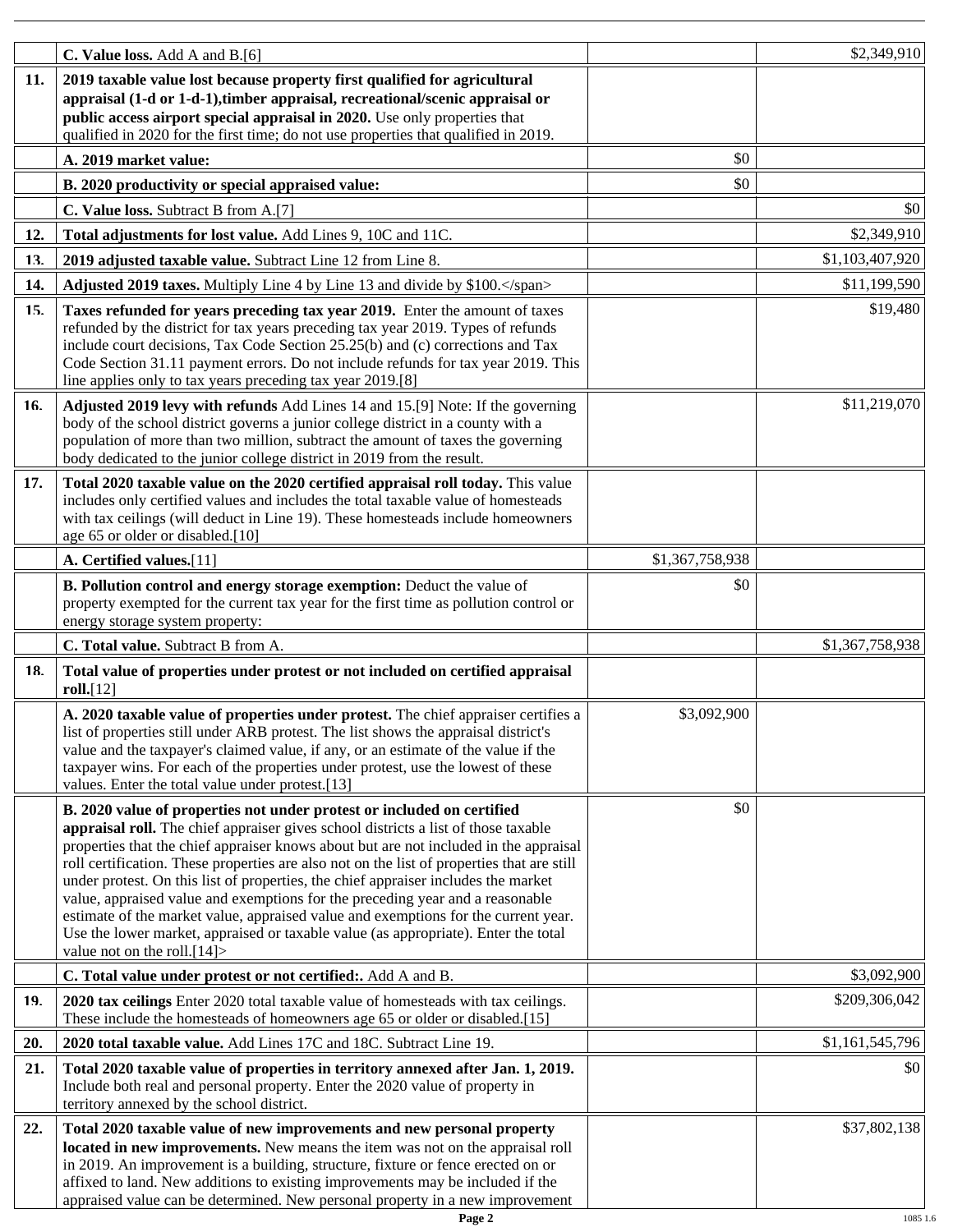|     | a new improvement.                                                  | must have been brought into the school district after Jan. 1, 2019, and be located in |                 |
|-----|---------------------------------------------------------------------|---------------------------------------------------------------------------------------|-----------------|
| 23. | Total adjustments to the 2020 taxable value. Add Lines 21 and 22.   |                                                                                       | \$37,802,138    |
| 24. | <b>Adjusted 2020 taxable value.</b> Subtract Line 23 from Line 20.  |                                                                                       | \$1,123,743,658 |
| 25. | 2020 NNR tax rate. Divide Line 16 by Line 24 and multiply by \$100. |                                                                                       | \$.998365/\$100 |
|     | [1]Tex. Tax Code Section                                            | [2] Tex. Tax Code Section                                                             |                 |
|     | [3] Tex. Tax Code Section                                           | [4] Tex. Tax Code Section                                                             |                 |
|     | [5] Tex. Tax Code Section                                           | [6] Tex. Tax Code Section                                                             |                 |
|     | [7] Tex. Tax Code Section                                           | [8] Tex. Tax Code Section                                                             |                 |
|     | [9]Tex. Tax Code Section                                            | [10]Tex. Tax Code Section                                                             |                 |
|     | [11]Tex. Tax Code Section                                           | [12]Tex. Tax Code Section                                                             |                 |
|     | [13]Tex. Tax Code Section                                           | [14]Tex. Tax Code Section                                                             |                 |

**[15]Tex. Tax Code Section**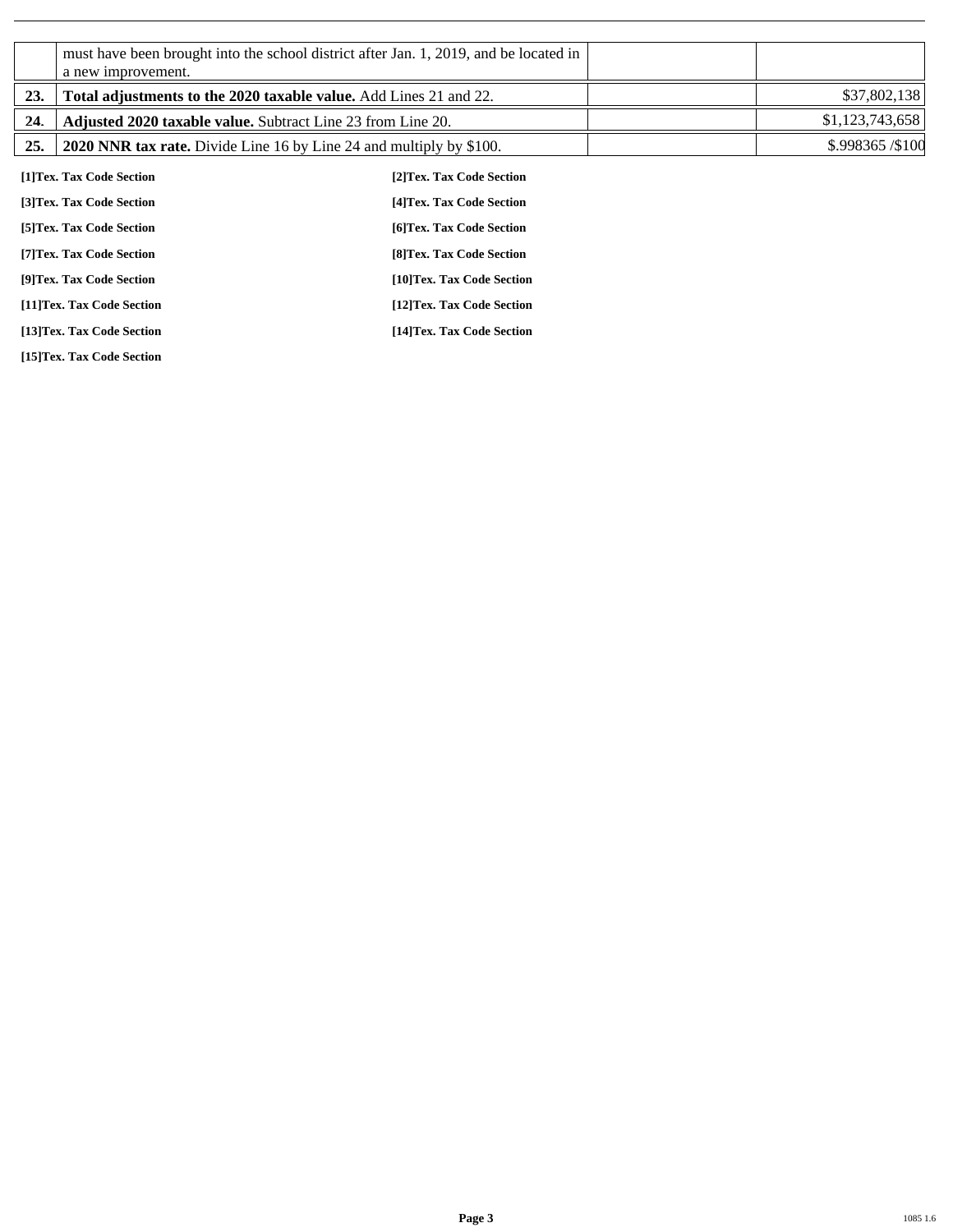| Line       | <b>Voter Approval Tax Rate Activity</b>                                                                                                                                                                                                                                                                                                    |           | <b>Amount/Rate</b> |
|------------|--------------------------------------------------------------------------------------------------------------------------------------------------------------------------------------------------------------------------------------------------------------------------------------------------------------------------------------------|-----------|--------------------|
| 26.        | 2020 maximum compressed tax rate (MCR). TEA will publish compression<br>rates based on district and statewide property value growth. Enter the school<br>district's maximum compressed rate based on guidance from the TEA.[25]                                                                                                            |           | \$.902900          |
| 27.        | 2020 enrichment tax rate (DTR). Enter the greater of A and B.[26]                                                                                                                                                                                                                                                                          |           | \$.050000          |
|            | A. Enter the district's 2019 DTR, minus any required reduction under Education<br>Code Section 48.202(f)                                                                                                                                                                                                                                   | \$.040000 |                    |
|            | B. Enter \$.05 per \$100 of taxable value, if governing body of school district adopts<br>\$0.05 by unanimous vote.<br>If not adopted by unanimous vote, enter \$0.04 per \$100. [27]                                                                                                                                                      | \$.050000 |                    |
| 28.        | 2020 maintenance and operations (M&O) tax rate (TR). Add Lines 26 and 27.<br>Note: M&O tax rate may not exceed the sum of \$0.17 and the product of the state<br>compression percentage multiplied by \$1.00. [28]                                                                                                                         |           | \$.956500          |
| 29.        | Total 2020 debt to be paid with property tax revenue.                                                                                                                                                                                                                                                                                      |           |                    |
|            | Debt means the interest and principal that will be paid on the debts that:<br>(1) Are paid by property taxes;<br>(2) Are secured by property taxes;<br>(3) Are scheduled for payment over a period longer than one year; and<br>(4) Are not classified in the school district's budget and M&O expenses.                                   |           |                    |
|            | A. Debt includes contractual payments to the other school districts that have<br>incurred debt on behalf of this school district, if those debts meet the four<br>conditions above. Include only amounts that will be paid from property tax<br>revenue. Do not include appraisal district budget paymetns.<br>Enter debt amount:          | 2,118,612 |                    |
|            | B. Subtract unencumbered fund amount used to reduce total debt.                                                                                                                                                                                                                                                                            | $\Omega$  |                    |
|            | C. Subtract state aid received for paying principal and interest on debt for<br>facilities through the existing debt allotment program and/or instructional facilities<br>allotment program.                                                                                                                                               | 14,025    |                    |
|            | D. Adjust debt: Subtract B from C and from A.                                                                                                                                                                                                                                                                                              |           | 2,104,587          |
| 30.        | Certified 2019 excess debt collections. Enter the amount certified by the<br>collector.[29]                                                                                                                                                                                                                                                |           | $\Omega$           |
| 31.        | Adjusted 2020 debt. Subtract line 30 from line 29D.                                                                                                                                                                                                                                                                                        |           | 2,104,587          |
| 32.        | 2020 anticipated collection rate. If the anticipated rate in A is lower than actual<br>rates in B, C and D, enter the lowest rate from B, C and D. If the anticipated rate in<br>A is higher than at least one of the rates in the prior three years, enter the rate from<br>A. Note that the rate can be greater than 100%.[30]           |           | 100.00 %           |
|            | A. Enter the 2020 anticipated collection rate certified by the collector. [31]                                                                                                                                                                                                                                                             | 100.00 %  |                    |
|            | <b>B.</b> Enter the 2019 actual collection rate                                                                                                                                                                                                                                                                                            | $0.98 \%$ |                    |
|            | C. Enter the 2018 actual collection rate                                                                                                                                                                                                                                                                                                   | $0.98 \%$ |                    |
|            | <b>D.</b> Enter the 2017 actual collection rate                                                                                                                                                                                                                                                                                            | $0.98 \%$ |                    |
| <b>33.</b> | 2020 debt adjusted for collections. Divide Line 31 by Line 32. Note: If the<br>governing body of the school district governs a junior college district in a county<br>with a population of more than two million, add the amount of taxes the governing<br>body proposes to dedicate to the junior college district in 2020 to the result. |           | 2,104,587          |
| 34.        | 2020 total taxable value. Enter the amount on Line 20 of the No-New-Revenue<br>Tax Rate Worksheet.                                                                                                                                                                                                                                         |           | 1,161,545,796      |
| 35.        | 2020 debt rate. Divide Line 33 by Line 34 and multiply by \$100.                                                                                                                                                                                                                                                                           |           | 0.181188           |
| 36.        | 2020 voter-approval tax rate. Add Lines 28 and 35.<br>If the school district received distributions from an equalization tax imposed under<br>former Chapter 18, Education code, add the NNR tax rate as of the date of the<br>county unit system's abolition to the sum of Lines 28 and 35 [32]                                           |           | 1.137688           |